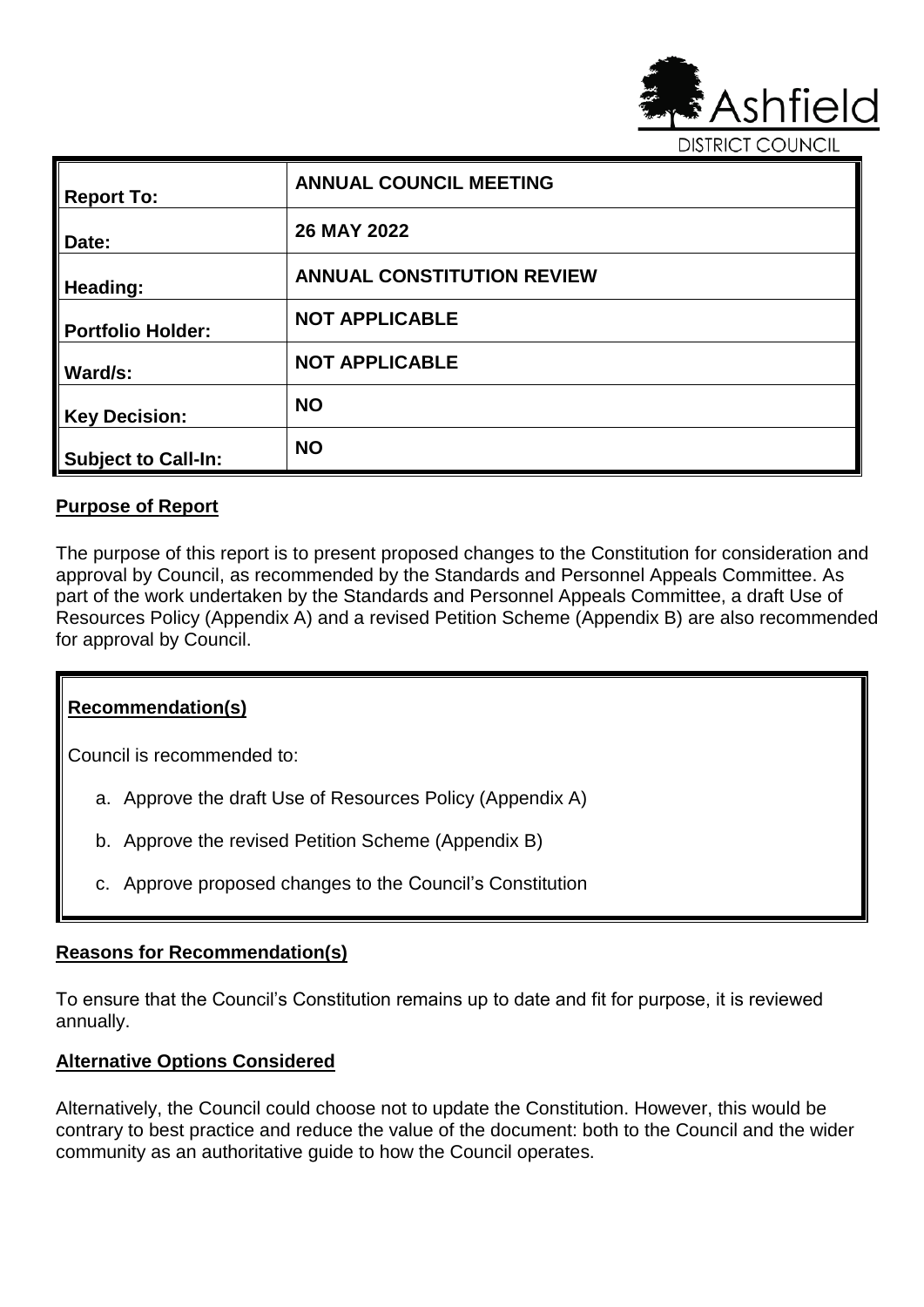### **Detailed Information**

## **DRAFT USE OF RESOURCES POLICY**

Members of the Standards and Personnel Appeals Committee have been working to develop a Use of Resources Policy, intended to be included in the Constitution, appended to Part 5 – Members' Code of Conduct.

Members have developed the draft Use of Resources Policy with the key principle that public office and public resources should not be used to further purely private or party-political purposes. All Councillors must comply with the provisions of the adopted Members' Code of Conduct regarding the use of the Council's resources.

Council resources should be used exclusively for the purposes of Council business or to enable Councillors to carry out their Councillor role. Failure to comply with the rules set out within the Use of Resources Policy would likely result in a breach of the Members' Code of Conduct.

Council is asked to approve the draft Use of Resources Policy developed and recommended by the Standards and Personnel Appeals Committee. The draft Use of Resources Policy is appended to this report as **Appendix A**.

## **PETITION SCHEME**

At the previous meeting of the Standards and Personnel Appeals Committee, Members held a discussion on the Council's Petition Scheme and formulated several recommended changes to the Scheme:

- Increasing the allocated time for a petition organiser to present their petition to Council if the petition has more than 1,500 signatures, from 5 minutes to 10 minutes.
- Increasing the allocated time for Members to discuss a petition at Council from 15 minutes to 30 minutes should the petition have more than 5,000 signatures.
- Introducing a 3-minute limit to the speech time of Members during the allocated time for discussing a petition at Council.

Council is asked to approve the above changes to the Petition Scheme as recommended by the Standards and Personnel Appeals Committee. The revised Petition Scheme is appended to this report as **Appendix B**.

### **CONSTITUTION REVIEW 2022**

To ensure that the Council's Constitution remains up to date and fit for purpose, the document is reviewed annually. This includes consultation with all Members and with Senior Officers.

The below table sets out proposed amendments to each section of the Constitution in line with changes to policy and legislation.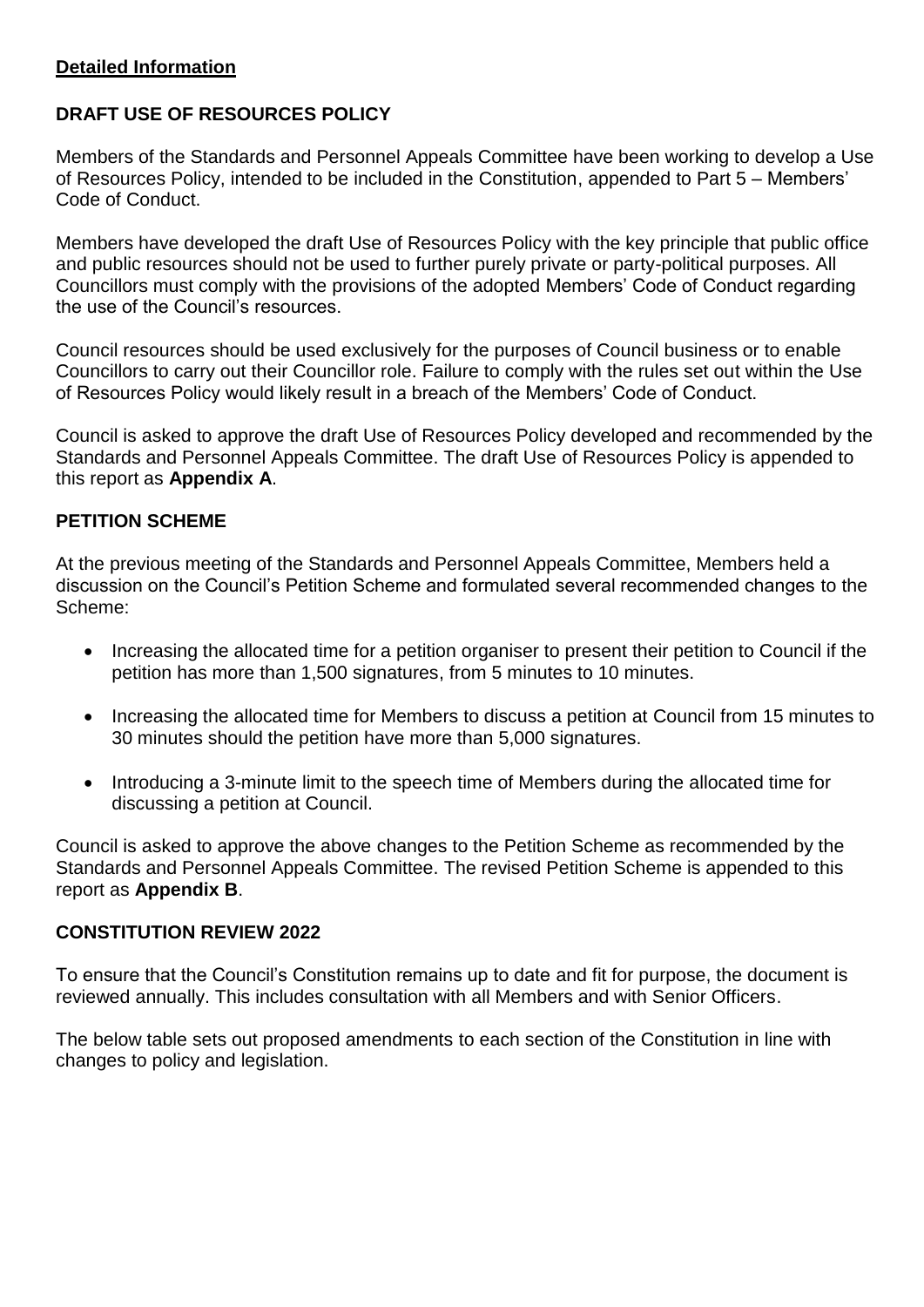| <b>Part of the Constitution</b>              | <b>Proposed Amendments</b>                                                                                                                                                                                                                                                                                                                                                                                                                                                                                                                                                                                                                                                                                                                                                                                                                                                                                                                                                                                                                                                                                                                                                                                                 |
|----------------------------------------------|----------------------------------------------------------------------------------------------------------------------------------------------------------------------------------------------------------------------------------------------------------------------------------------------------------------------------------------------------------------------------------------------------------------------------------------------------------------------------------------------------------------------------------------------------------------------------------------------------------------------------------------------------------------------------------------------------------------------------------------------------------------------------------------------------------------------------------------------------------------------------------------------------------------------------------------------------------------------------------------------------------------------------------------------------------------------------------------------------------------------------------------------------------------------------------------------------------------------------|
| Part 1 – Summary                             | <b>Summary and Explanation – Removed reference to virtual meetings</b><br>due to changes in legislation.                                                                                                                                                                                                                                                                                                                                                                                                                                                                                                                                                                                                                                                                                                                                                                                                                                                                                                                                                                                                                                                                                                                   |
| <b>Part 2 - Articles</b>                     | Overview and Scrutiny Committee 7.02 - Added in a requirement<br>for the relevant Portfolio Holder to report progress on the<br>implementation of any approved scrutiny recommendations to the<br>Overview and Scrutiny Committee.                                                                                                                                                                                                                                                                                                                                                                                                                                                                                                                                                                                                                                                                                                                                                                                                                                                                                                                                                                                         |
| Part 3 – Functions and<br><b>Delegations</b> | <b>Executive Functions 1.6 – The detailed delegation lists setting out</b><br>the responsibilities of Portfolio Holders have been updated.<br>Chief Officers responsibilities have been updated to accurately reflect<br>the service responsibilities within each Directorate.                                                                                                                                                                                                                                                                                                                                                                                                                                                                                                                                                                                                                                                                                                                                                                                                                                                                                                                                             |
| Part 4 – Rules of<br><b>Procedure</b>        | Council Procedure Rule 1.1 (iv) - Updated reference to<br>declarations of disclosable pecuniary or personal interests and/or<br>non-registerable interests.<br><b>Council Procedure Rule 2.1 (ii) - Updated reference to declarations</b><br>of disclosable pecuniary or personal interests and/or non-registerable<br>interests.<br><b>Council Procedure Rule 6.1 - Removed reference to virtual</b><br>meetings due to changes in legislation.<br><b>Council Procedure Rule 12 – Updated information relating to the</b><br><b>Council's Petition Scheme.</b><br><b>Council Procedure Rule 24.1 – Removed reference to virtual</b><br>meetings due to changes in legislation.<br>Access to Information Procedure Rule 3.1 - Removed reference to<br>virtual meetings due to changes in legislation.<br><b>Executive Procedure Rule 1.6 – Removed reference to virtual</b><br>meetings due to changes in legislation.<br><b>Overview and Scrutiny Procedure Rule 8 – Removed the scrutiny</b><br>work programme as a standing item on the Overview and Scrutiny<br>Committee Agenda. The scrutiny work programme will still be added<br>as an agenda item as required by the Overview and Scrutiny<br>Committee Chairman. |
|                                              | <b>Overview and Scrutiny Procedure Rule 15 - Added in a</b><br>requirement for the relevant Portfolio Holder to report progress on the<br>implementation of any approved scrutiny recommendations to the<br>Overview and Scrutiny Committee.                                                                                                                                                                                                                                                                                                                                                                                                                                                                                                                                                                                                                                                                                                                                                                                                                                                                                                                                                                               |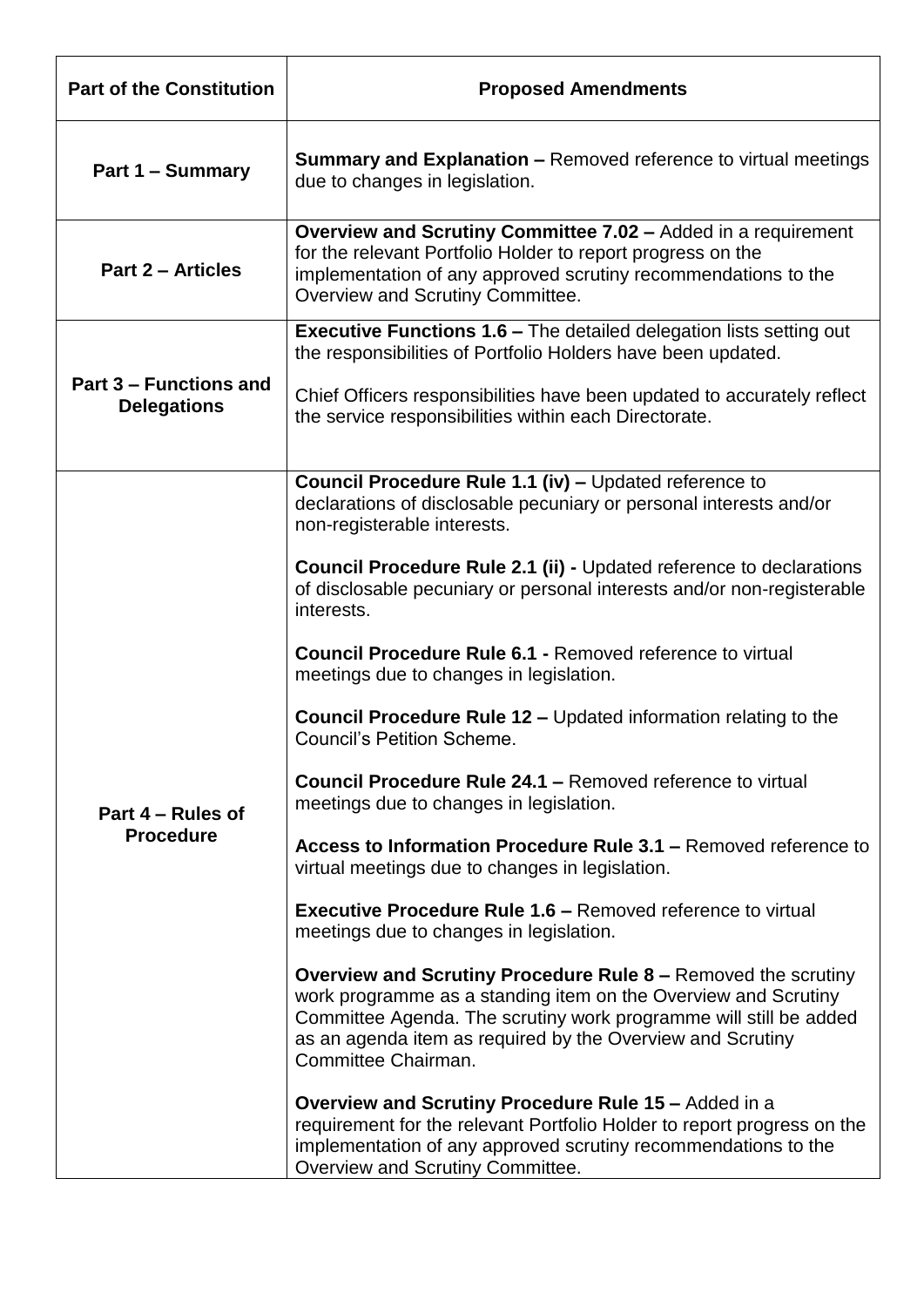|                                                | <b>Contract Procedure Rules - Minor formatting updates. Job title</b><br>updates.                                 |
|------------------------------------------------|-------------------------------------------------------------------------------------------------------------------|
|                                                | Minor formatting updates throughout.                                                                              |
| Part 5 – Members' Code<br>of Conduct           | The Use of Resources Policy to be appended if approved by Council.                                                |
| Part 6 - Member/Officer<br><b>Protocol</b>     | No changes proposed.                                                                                              |
| Part 7 - Allowances                            | Figures have been updated in line with the recent pay award and to<br>reflect the most up-to-date committee list. |
| <b>Part 8 - Management</b><br><b>Structure</b> | The Senior Management Structure chart has been updated to the<br>most current version.                            |
| Part 9 – Employees<br>Code                     | No changes proposed.                                                                                              |
| <b>Part 10 - Planning Code</b>                 | Minor updates throughout.                                                                                         |

# **Implications**

## **Corporate Plan:**

The Council will strive to ensure effective community leadership through good governance, transparency, accountability, and appropriate behaviours.

## **Legal:**

In accordance with Article 13 of the Constitution, the Monitoring Officer is responsible for keeping the Constitution under review. The Monitoring Officer is delegated the authority to make minor alterations to the Constitution or make amendments to reflect in year changes. Substantive changes to the Constitution must be approved by the Council. [RLD 18/05/2022]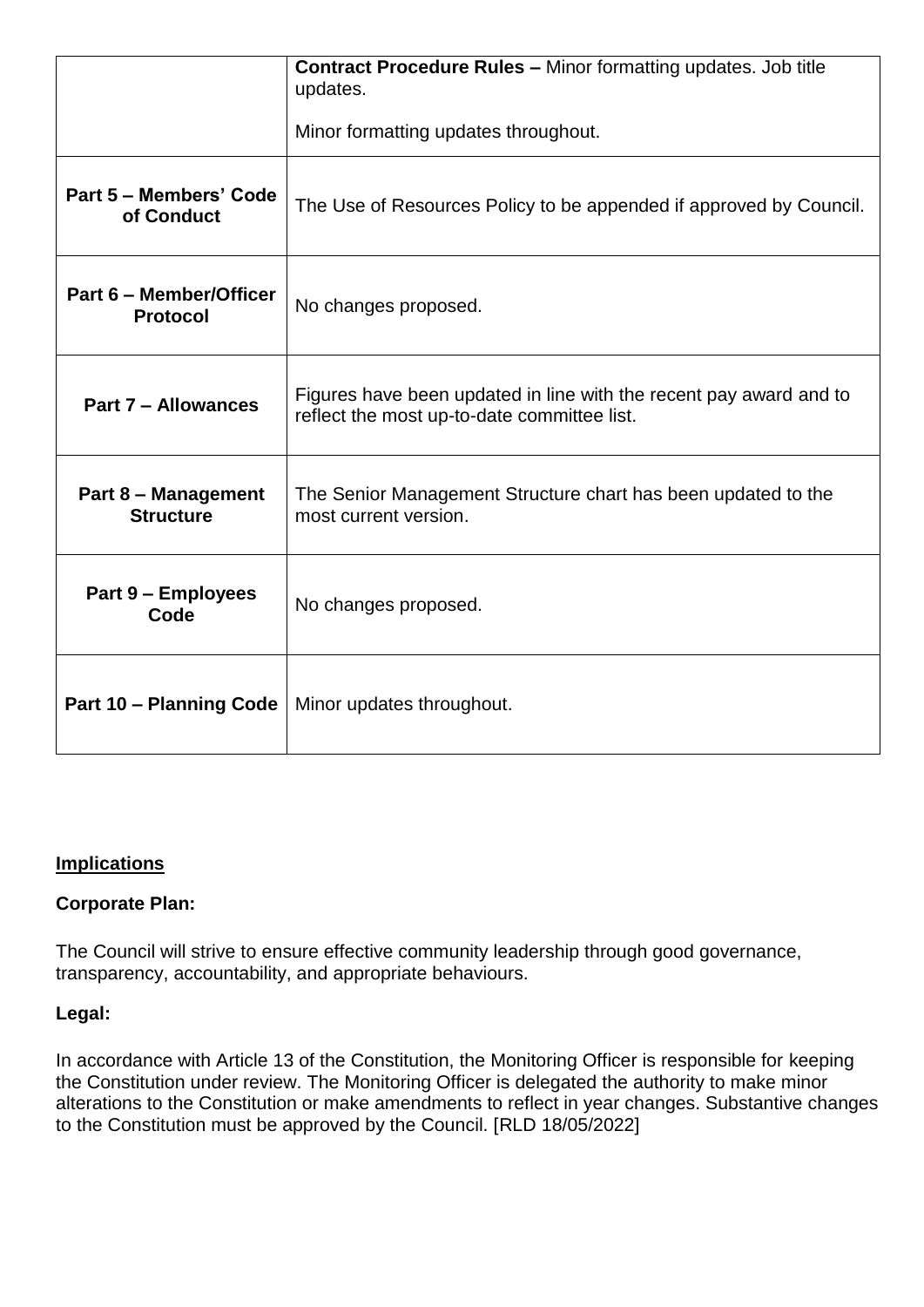**Finance:** No direct financial implications arising from this report. [PH 18/05/22].

| <b>Budget Area</b>                                    | <b>Implication</b> |
|-------------------------------------------------------|--------------------|
| General Fund - Revenue Budget                         |                    |
| General Fund - Capital                                |                    |
| Programme                                             |                    |
| Housing Revenue Account -<br><b>Revenue Budget</b>    | Not applicable     |
| Housing Revenue Account -<br><b>Capital Programme</b> |                    |

# **Risk:**

| <b>Risk</b>                                                                                                                                                                                     | <b>Mitigation</b>                                                                                        |
|-------------------------------------------------------------------------------------------------------------------------------------------------------------------------------------------------|----------------------------------------------------------------------------------------------------------|
| Not updating the Constitution on<br>a regular basis would increase<br>the risk of failing to reflect current<br>legislation and practices which<br>would negatively impact decision-<br>making. | To ensure the Council's Constitution remains up to<br>date and fit for purpose, it is reviewed annually. |

## **Human Resources:**

There are no direct HR implications resulting from this report.

## **Environmental/Sustainability**

There are no direct environmental/sustainability implications resulting from this report.

# **Equalities:**

There are no direct equalities implications resulting from this report.

## **Other Implications:**

There are no other implications resulting from this report.

## **Reason(s) for Urgency**

None.

# **Reason(s) for Exemption**

None.